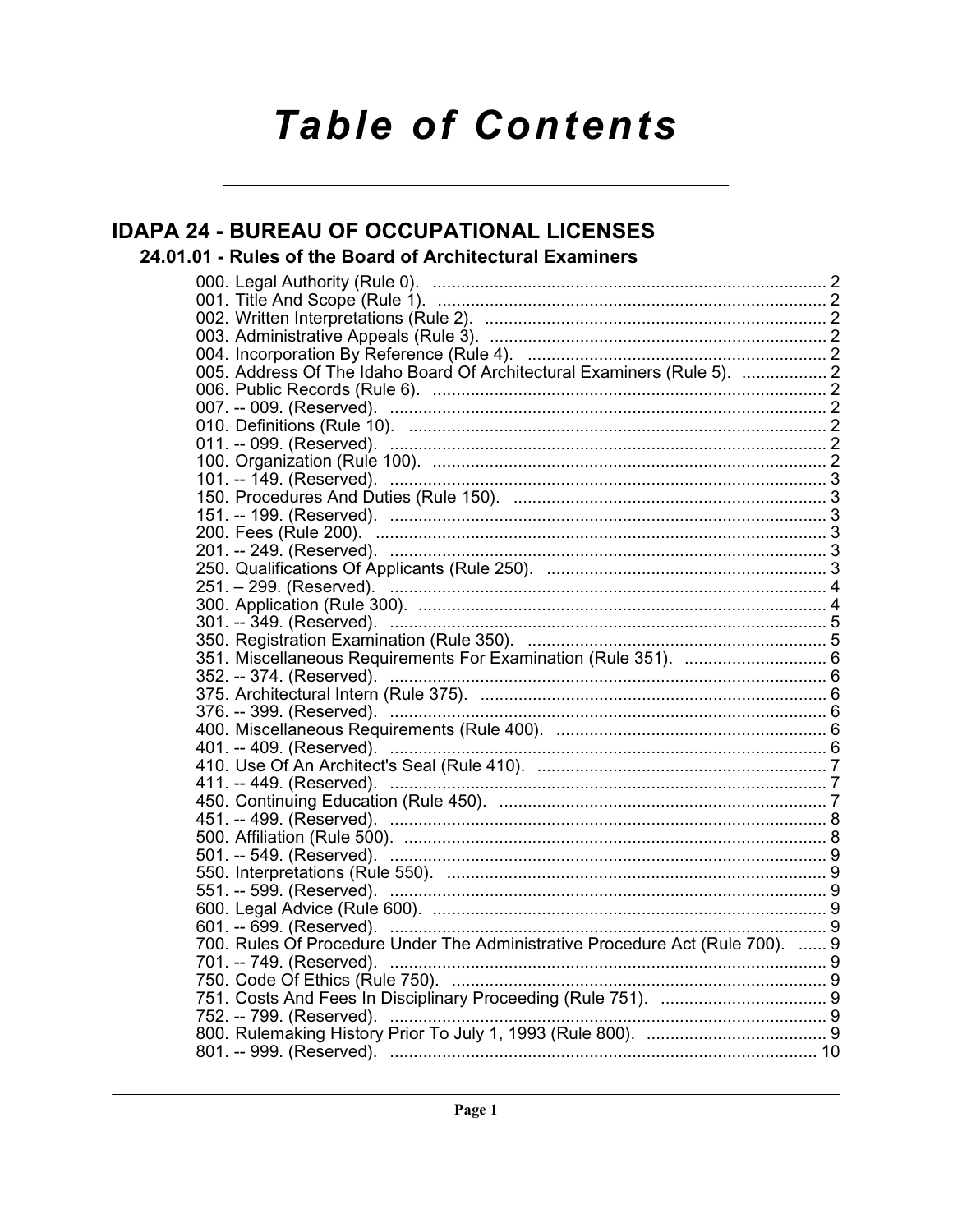#### **IDAPA 24 TITLE 01 CHAPTER 01**

### **IDAPA 24 - BUREAU OF OCCUPATIONAL LICENSES**

#### **24.01.01 - RULES OF THE BOARD OF ARCHITECTURAL EXAMINERS**

#### <span id="page-1-2"></span><span id="page-1-1"></span><span id="page-1-0"></span>**000. LEGAL AUTHORITY (RULE 0).**

These rules are hereby prescribed and established pursuant to the authority vested in the Board of Architectural Examiners by the provisions of Section 54-312, Idaho Code. (7-1-93) Examiners by the provisions of Section 54-312, Idaho Code.

#### <span id="page-1-3"></span>**001. TITLE AND SCOPE (RULE 1).**

These rules shall be cited as IDAPA 24.01.01, "Rules of the Board of Architectural Examiners." (7-1-93)

#### <span id="page-1-4"></span>**002. WRITTEN INTERPRETATIONS (RULE 2).**

The board may have written statements that pertain to the interpretation of the rules of this chapter. Such interpretations, if any, are available for public inspection and copying at cost in the main office of the Bureau of Occupational Licenses. (3-15-02) Occupational Licenses.

#### <span id="page-1-5"></span>**003. ADMINISTRATIVE APPEALS (RULE 3).**

Administrative appeals shall be governed by the Administrative Procedure Act, Title 67, Chapter 52, Idaho Code.

 $(3-15-02)$ 

#### <span id="page-1-6"></span>**004. INCORPORATION BY REFERENCE (RULE 4).**

The document titled 2004-2005 NCARB Handbook for Interns and Architects, dated August 2004, referenced in Subsection 250.01, is herein incorporated by reference. The document titled NCARB Rules of Conduct as published by the National Council of Architectural Registration Boards, Dated August 2004, referenced in Section 750, is hereby incorporated by reference. All documents incorporated by reference can be obtained at the office of the<br>Bureau and on the Board web site. (4-11-06) Bureau and on the Board web site.

#### <span id="page-1-7"></span>**005. ADDRESS OF THE IDAHO BOARD OF ARCHITECTURAL EXAMINERS (RULE 5).**

[The office of the Board of Architectural Examiners is located within the Bureau of Occupational Licenses, Owyhee](mailto:arc@ibol.idaho.gov) Plaza, 1109 Main Street, Suite 220, Boise, Idaho 83702. The phone number of the Board is (208) 334-3233. The Board's FAX number is (208) 334-3945. The Board's e-mail address is arc@ibol.idaho.gov. The Board's official web [site is at](mailto:arc@ibol.idaho.gov) http://www.ibol.idaho.gov/arc.htm.

#### <span id="page-1-8"></span>**006. PUBLIC RECORDS (RULE 6).**

The records associated with the Board of Architectural Examiners are subject to the provisions of the Idaho Public<br>Records Act, Title 9, Chapter 3, Idaho Code. (3-15-02) Records Act, Title 9, Chapter 3, Idaho Code.

<span id="page-1-9"></span>**007. -- 009. (RESERVED).**

#### <span id="page-1-10"></span>**010. DEFINITIONS (RULE 10).**

<span id="page-1-13"></span>**01. Board**. The Board of Architectural Examiners as prescribed in Section 54-312, Idaho Code.

(7-1-93)

**02.** Bureau. The Bureau of Occupational Licenses as prescribed in Sections 54-605 and 67-2602, Idaho Code. (3-15-02) Idaho Code. (3-15-02)

<span id="page-1-11"></span>**011. -- 099. (RESERVED).**

#### <span id="page-1-14"></span><span id="page-1-12"></span>**100. ORGANIZATION (RULE 100).**

<span id="page-1-15"></span>**01. Organization Of The Board**. At the last meeting of each year, the Board shall organize and elect from its members a Chairman and Vice Chairman, who shall assume the duties of their respective offices immediately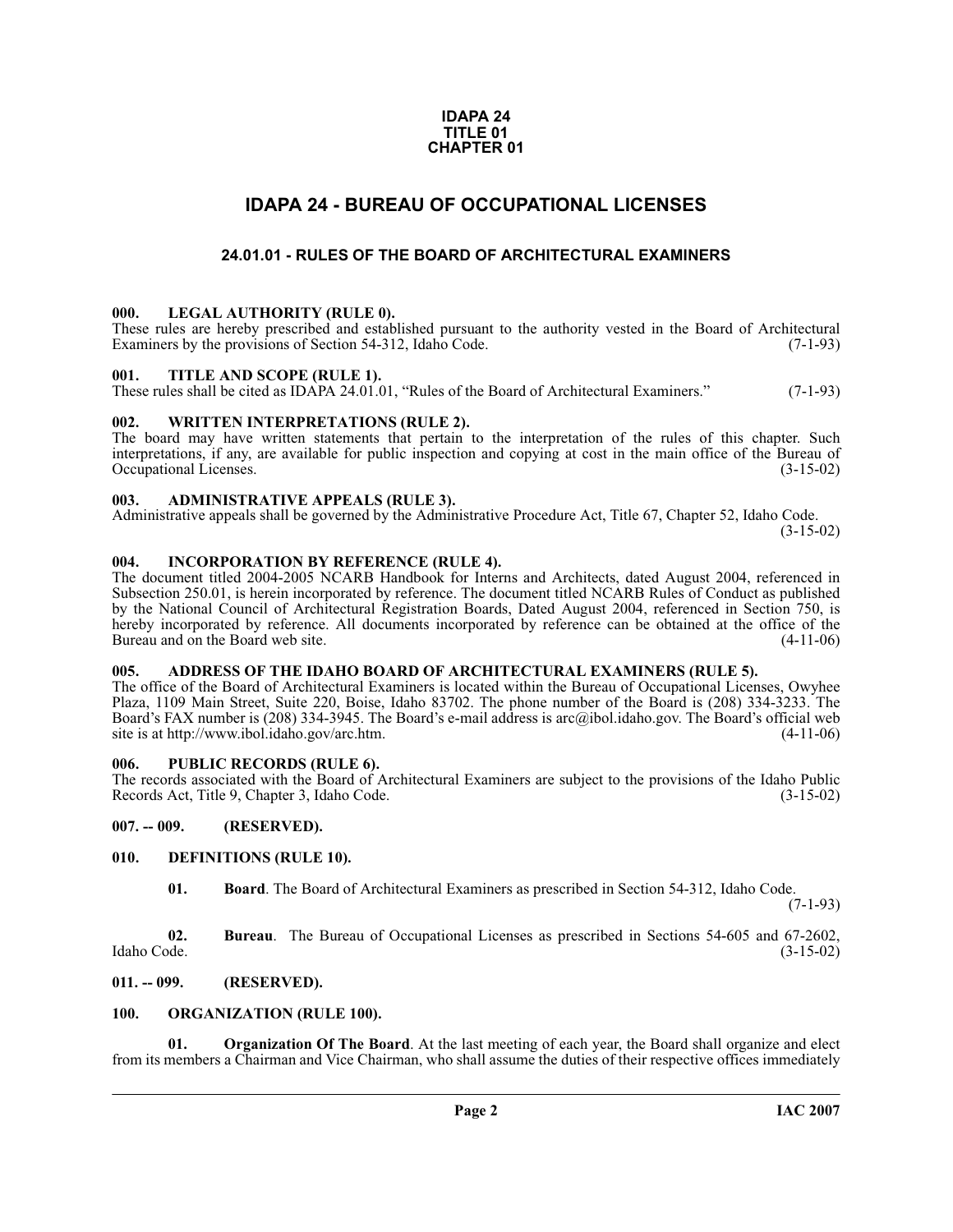upon such selection.  $(3-15-02)$ 

*Bureau of Occupational Licenses* 

#### <span id="page-2-8"></span>**02. Board Members and Duties**. (7-1-93)

**a.** Chairman. The Chairman shall be a voting member of the Board, and when present preside at all meetings, appoint with the consent of the Board, all committees, and shall otherwise perform all duties pertaining to<br>the office of Chairman. The Chairman shall be an ex-officio member of all committees. the office of Chairman. The Chairman shall be an ex-officio member of all committees.

**b.** Vice Chairman. The Vice Chairman shall, in the absence or incapacity of the Chairman exercise the duties and possess all the powers of the Chairman. (7-1-93)

**c.** Bureau Chief. The Chief of the Bureau of Occupational Licenses shall act as an agent of the Board and shall be the official keeper of all records of the Board. The Bureau shall provide such services as may be authorized by Section 26, Title 67, Idaho Code, and as defined under contract between the Bureau and the Board.

(3-15-02)

#### <span id="page-2-0"></span>**101. -- 149. (RESERVED).**

#### <span id="page-2-13"></span><span id="page-2-1"></span>**150. PROCEDURES AND DUTIES (RULE 150).**

<span id="page-2-12"></span>**01. Meetings**. The Board shall meet at least four (4) times annually at such times and places as designated by the Board or the Chairman of the Board. Special meetings may be held at the call of the Chairman, and all members shall be notified in writing, thereof. (7-1-98) all members shall be notified in writing, thereof.

<span id="page-2-17"></span>**02.** Voting. A quorum shall be four Board members. A majority vote of Board members present shall level the action of the Board as a whole. Any motion before the Board shall fail on a tie vote. (7-1-97) be considered the action of the Board as a whole. Any motion before the Board shall fail on a tie vote.

#### <span id="page-2-2"></span>**151. -- 199. (RESERVED).**

#### <span id="page-2-10"></span><span id="page-2-3"></span>**200. FEES (RULE 200).**

Fees for Examinations and Licensure. (7-1-93)

<span id="page-2-11"></span>**01. Fees for Examination**. Examination fees will be as established by the National Council of Architectural Registration Boards (NCARB). (7-1-97)

**a.** Processing Fee. Applicants for licensing by examination must submit a twenty-five dollar (\$25) processing fee.  $(7-1-98)$ 

<span id="page-2-7"></span>**02.** Annual Renewal Fee. Annual renewal fee - Seventy-five dollars (\$75). (7-1-93)

<span id="page-2-9"></span>**03. Endorsement Fee**. Endorsement Fee - One hundred fifty dollars (\$150). (7-1-93)

<span id="page-2-16"></span><span id="page-2-15"></span>**04. Reinstatement Fees**. Reinstatement fees are as provided in Section 67-2614, Idaho Code. (7-1-98)

**05. Refund of Fees**. No refund of fees shall be made to any person who has paid such fees for on for examination, or reexamination, licensure, or reinstatement of license. (7-1-98) application for examination, or reexamination, licensure, or reinstatement of license.

#### <span id="page-2-4"></span>**201. -- 249. (RESERVED).**

#### <span id="page-2-14"></span><span id="page-2-5"></span>**250. QUALIFICATIONS OF APPLICANTS (RULE 250).**

<span id="page-2-6"></span>**01. ARE Applicants**. All applicants for the Architectural Registration Examination (ARE) shall possess the minimum qualifications required by the NCARB Handbook for Interns and Architects, where such handbook does not conflict with Idaho law. All applicants for the ARE must have completed the Intern Development<br>Program (IDP) requirements. (4-11-06) Program (IDP) requirements.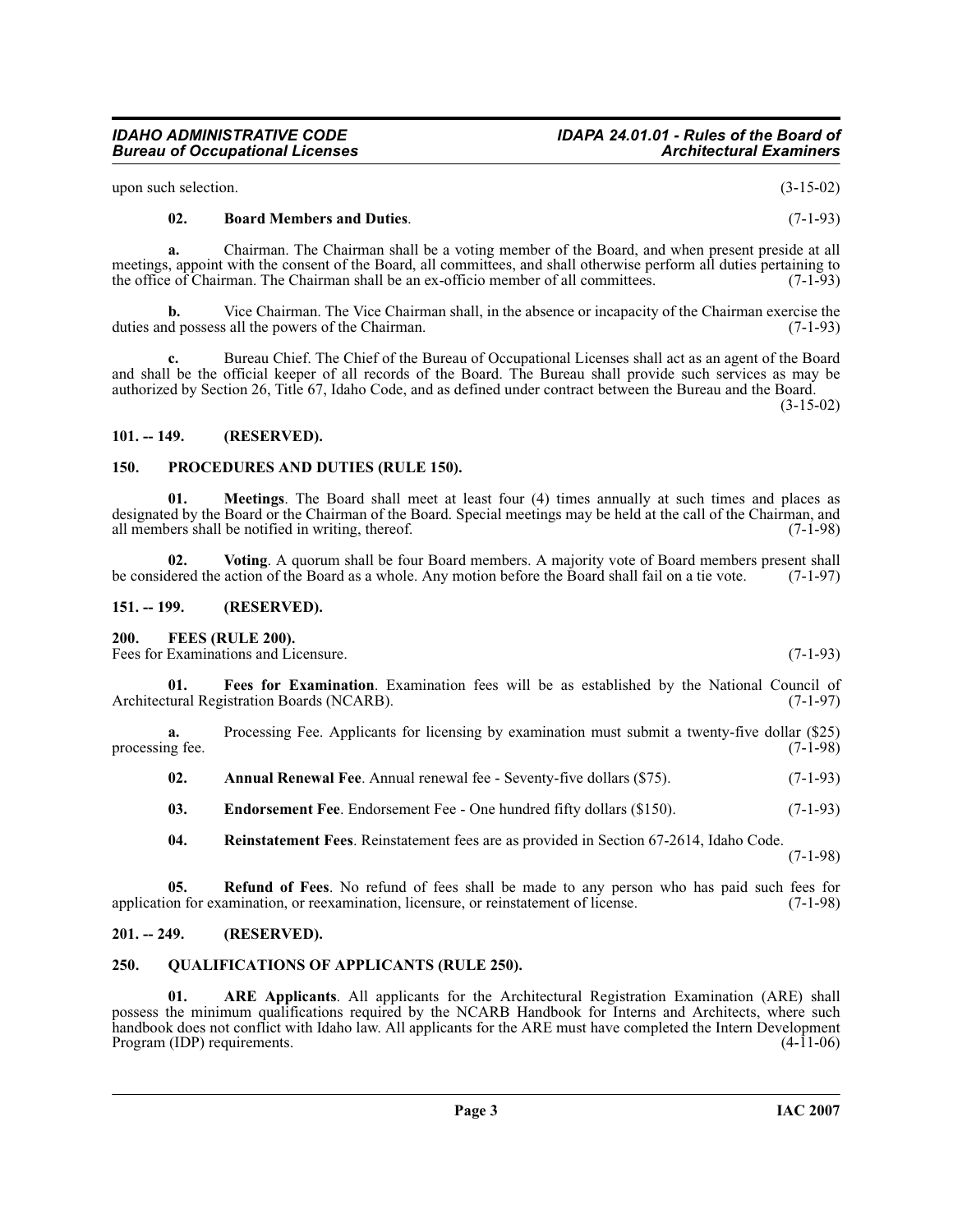## **Bureau of Occupational Licenses**

## *IDAHO ADMINISTRATIVE CODE IDAPA 24.01.01 - Rules of the Board of*

<span id="page-3-3"></span>**02. Experience in Lieu of Degree Applicants**. The Board may allow an applicant without an architecture degree to sit for the architecture examination upon determining that such applicant has attained the knowledge and skill approximating that attained by graduation from an accredited architecture curriculum including the submission of a record of eight (8) years or more of experience in architecture work of a character deemed satisfactory by the Board. Said experience shall be in addition to that necessary for completion of the Intern Development Program (IDP) requirements. Two (2) years of eight (8) or more years of experience may be accepted if determined that such experience is directly related to architecture under the direct supervision of a registered engineer (practicing as a structural, civil, mechanical or electrical engineer in the field of building construction) or a registered landscape architect. At least six (6) years of such experience must be obtained while working under the direct supervision of a licensed architect. (4-6-05)

<span id="page-3-0"></span>**251. – 299. (RESERVED).**

#### <span id="page-3-1"></span>**300. APPLICATION (RULE 300).**

#### <span id="page-3-4"></span><span id="page-3-2"></span>**01. Licensure by Examination**. (7-1-93)

**a.** Application for examination shall be made on the uniform application form adopted by the Board and furnished to the applicant by the Bureau. (3-15-02)

**b.** Applicants shall furnish all information required by the uniform application form and shall include wing:  $(3-15-02)$ the following:

i. Certified transcript of all subjects and grades received for all college courses taken. (7-1-93)

ii. If graduated from a college or university, furnish certification of graduation and a certified transcript of all work completed.

iii. Furnish statement or statements, of all actual architectural or other applicable experience signed by the person under whose supervision the work was performed, giving kind and type of work done, together with dates of employment. (7-1-93) of employment.

iv. A recent passport photograph taken within the previous year for identification purposes. (3-30-01)

v. In addition to the above required information, an applicant having credits or a degree or degrees from any college or university shall furnish the Board a certified statement from each above institution stating by what accrediting group, if any, such credits or degree or degrees are accredited. (7-1-93) what accrediting group, if any, such credits or degree or degrees are accredited.

Application shall not be reviewed by the Board until all required information is furnished and the d. (3-15-02) required fee is paid.

**d.** To be considered by the Board, properly completed applications must be received by the Bureau at least thirty (30) days prior to the first day of the month in which the Board will meet. (3-15-02)

#### <span id="page-3-5"></span>**02. Licensure by Endorsement -- Blue Cover**. (7-1-97)

**a.** General requirements. Application shall be accompanied by a current blue cover dossier compiled by the NCARB certifying that the applicant has satisfactorily passed the standard NCARB examinations, or NCARB authorized equivalent and shall include letters, transcripts, and other documents substantiating all statements relative<br>to education and experience made in said application as required by the Board. (7-1-97) to education and experience made in said application as required by the Board.

**b.** Seismic knowledge requirements for endorsement applicants. Each applicant for license under endorsement to practice architecture in the state of Idaho shall submit evidence of his skill and knowledge in seismic design and such evidence shall be submitted and signed by the applicants acknowledged before a notary public, and shall contain one of the following statements: (7-1-97) shall contain one of the following statements:

i. "I have passed the examinations in Building Construction and Structural Design of the Western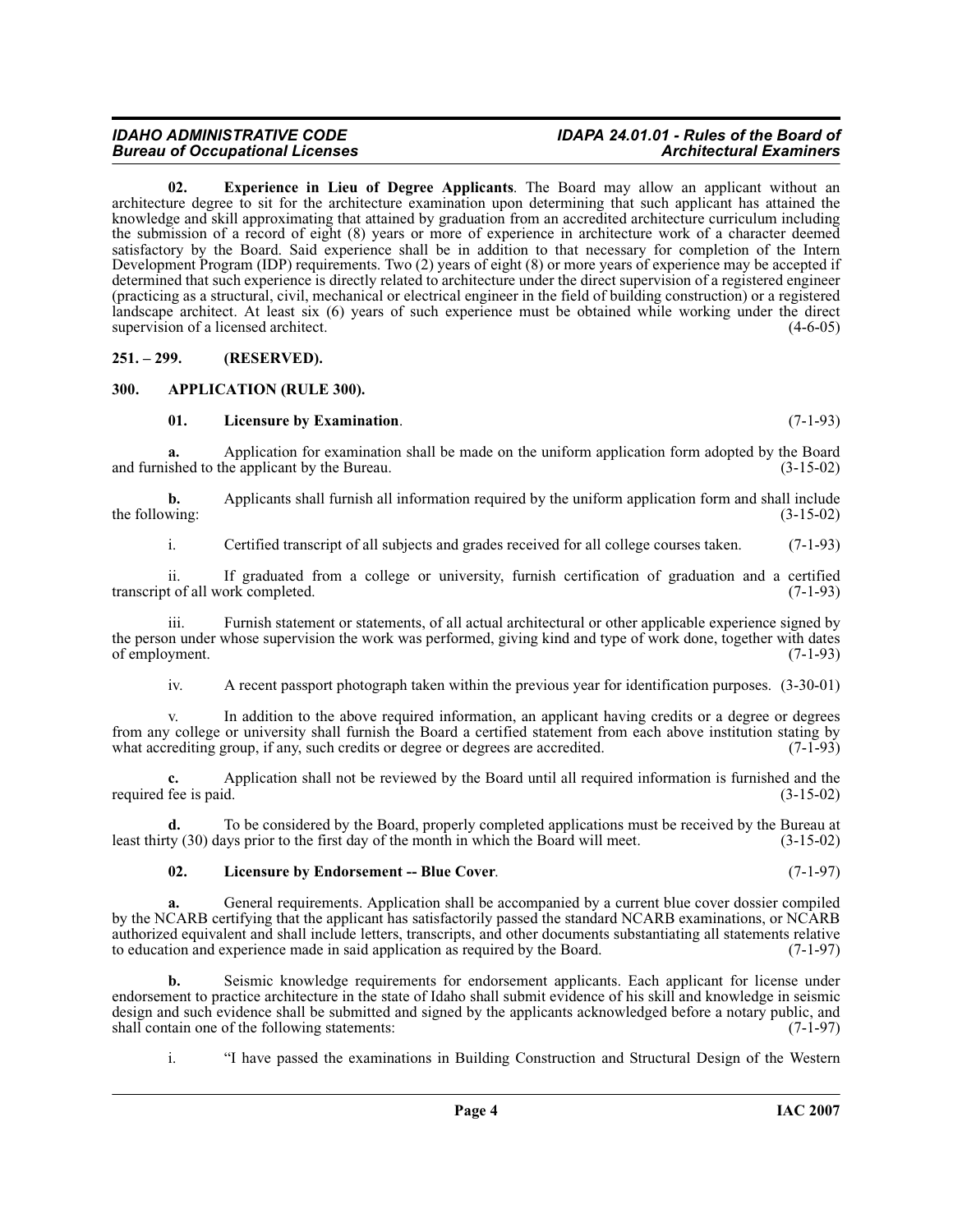Conference of State Architectural Registration Boards in June 1963 or since and/or the NCARB in 1965 or since." (7-1-97)

ii. "I am registered in the State of  $\frac{1}{20}$  in 20  $\frac{1}{20}$ , where competence in seismic was a neut for registration since  $\frac{1}{20}$ requirement for registration since \_\_\_\_\_\_\_\_\_, 20\_\_\_." (7-1-93)

iii. Certification of the successful completion of the seismic seminar approved by the National nee of Architectural Registration Boards. (7-1-93) Conference of Architectural Registration Boards.

All applicants shall attach to their statement a certification from the State architectural registration d state attesting the adequacy of the cited seismic examination. (7-1-93) agency of the cited state attesting the adequacy of the cited seismic examination.

#### <span id="page-4-3"></span>**03. Licensure by Endorsement -- Equivalency**. (7-1-97)

**a.** Application shall be made on the uniform application form adopted by the Board and furnished to cant by the Bureau. (3-15-02) the applicant by the Bureau.

**b.** Applicant shall comply with all requirements set forth in Subsections 300.01, 300.02.b.i., 300.02.b.ii., 300.02.b.iii., and 300.02.c. (7-1-97)

Applicant shall provide proof of holding a current and valid license issued by another state, a *recognized* by the Board. (7-1-97) licensing authority recognized by the Board.

**d.** Applicant shall provide proof of satisfactorily passing the NCARB examinations or NCARB authorized equivalent examination, as determined by the Board. (7-1-97)

#### <span id="page-4-0"></span>**301. -- 349. (RESERVED).**

#### <span id="page-4-5"></span><span id="page-4-1"></span>**350. REGISTRATION EXAMINATION (RULE 350).**

The Board, having found that the content and methodology of the ARE prepared by NCARB is the most practicable and effective examination to test an applicant's qualifications for registration, adopts the ARE as the single, written and/or electronic examination for registration of architects in this state, and further adopts the following rules with respect thereto: (7-1-97)

**01. When Taken**. The Board will cause the ARE, prepared by NCARB, to be administered to all applicants eligible, in accordance with the requirements of the Board, by their training and education to be examined for registration on dates scheduled by the NCARB. The Board shall cause repeat divisions of the ARE to be administered to qualified candidates on such dates as are scheduled by the NCARB. The ARE examination is a multiple part examination prepared by NCARB. Content of the examination in all of its sections is available from the Board or NCARB. (4-11-06) Board or NCARB.

<span id="page-4-2"></span>**02. Grading**. The ARE shall be graded in accordance with the methods and procedures recommended by the NCARB. To achieve a passing grade on the ARE, an applicant must receive a passing grade in each division. Grades from the individual division may not be averaged. Applicants will have unlimited opportunities to retake division which they fail except as set forth in these rules. The Board shall accept passing grades of computer administered divisions of the ARE as satisfying the requirements for said division(s) when such examinations are administered as prescribed by the NCARB. administered as prescribed by the NCARB.

<span id="page-4-4"></span>**03. Passing (ARE)**. To pass the ARE, an applicant must achieve a passing grade on each division. Effective July 1, 2006, and subject to certain conditions, a passing grade for any division of the ARE shall be valid for five (5) years, after which time the division must be retaken unless all divisions have been passed. The Board may allow a reasonable extension of such period in circumstances where completion of all divisions is prevented by a medical condition, active duty in military service, or other like causes.

- <span id="page-4-6"></span>**04. Transition**. The transitional rules are as follows: (4-11-06)
- **a.** For applicants who have passed all divisions of the ARE by July, 2006 regardless of the time taken,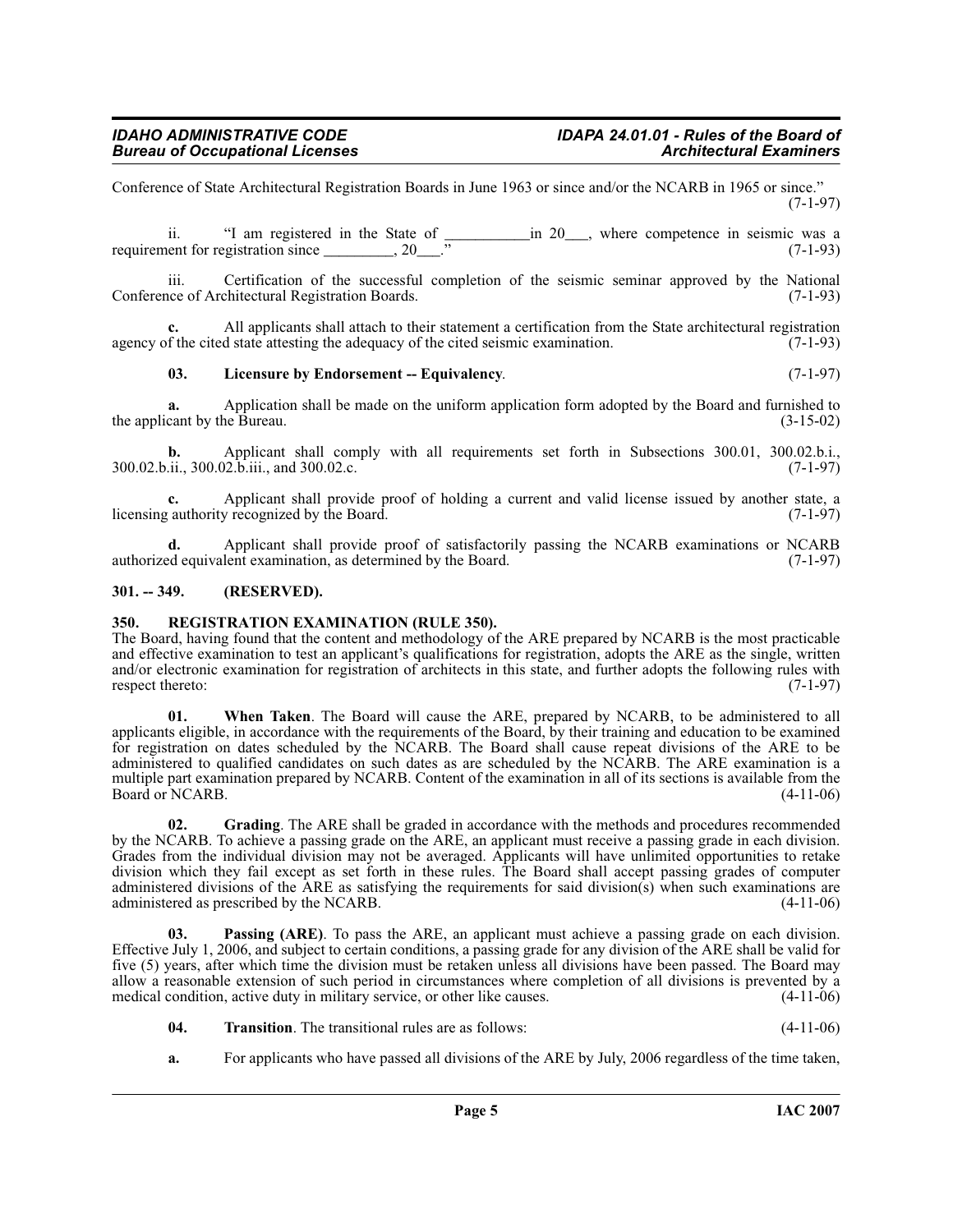### *Bureau of Occupational Licenses*

## *IDAHO ADMINISTRATIVE CODE IDAPA 24.01.01 - Rules of the Board of*

will have passed the ARE. (4-11-06)

**b.** For applicants who have passed one (1) or more but not all divisions of the ARE by July 1, 2006, such applicants will have five (5) years to pass all remaining divisions. A passing grade for any remaining division shall be valid for five (5) years, after which time the division must be retaken if the remaining divisions have not been passed. The five (5) year period shall commence after July 1, 2006, on the date when the first passed division is administered. (4-11-06) administered.

**c.** For applicants who have passed no divisions of the ARE by July 1, 2006, such applicants shall be governed by the above five (5) year requirement. The five (5) year period shall commence on the date when the first passed division is administered. (4-11-06) passed division is administered.

#### <span id="page-5-0"></span>**351. MISCELLANEOUS REQUIREMENTS FOR EXAMINATION (RULE 351).**

<span id="page-5-17"></span><span id="page-5-12"></span><span id="page-5-11"></span><span id="page-5-6"></span>**01. Personal Interviews**. Personal interviews may be administered at the option of the Board.(7-1-93)

#### <span id="page-5-1"></span>**352. -- 374. (RESERVED).**

#### <span id="page-5-2"></span>**375. ARCHITECTURAL INTERN (RULE 375).**

An individual may represent themselves as an architectural intern only under the following conditions: (3-15-02)

**01. Supervision**. Each architectural intern shall be employed by and work under the direct supervision ho licensed architect. (3-15-02) of an Idaho licensed architect.

**02. IDP Enrollment**. Each architectural intern shall be enrolled in the National Council of Architectural Registration Board's (NCARB) Intern Development Program (IDP) and shall maintain a record in good standing.  $(3-15-02)$ 

<span id="page-5-15"></span><span id="page-5-9"></span>**03. Record**. Each architectural intern shall possess either: (3-15-02)

**a.** A record with the NCARB establishing that IDP training units are being earned in any of the IDP settings A, B, C, D or E; or training settings  $A$ ,  $B$ ,  $C$ ,  $D$  or  $E$ ; or

<span id="page-5-16"></span><span id="page-5-14"></span>**b.** A record establishing completion of all IDP training regulations as specified by NCARB.(3-15-02)

**04. Prohibitions**. An architectural intern shall not sign or seal any architectural plan, specification, or other document. An architectural intern shall not engage in the practice of architecture except under the direct supervision of an Idaho licensed architect.

**05. Registration**. Each architectural intern shall register with the Board on forms provided by the Bureau of Occupational Licenses that shall include the names and addresses of their employer, IDP supervisor, and IDP mentor. (3-15-02)  $IDP$  mentor.  $(3-15-02)$ 

#### <span id="page-5-3"></span>**376. -- 399. (RESERVED).**

#### <span id="page-5-10"></span><span id="page-5-4"></span>**400. MISCELLANEOUS REQUIREMENTS (RULE 400).**

<span id="page-5-13"></span>**01. Practice of Architecture**. Idaho Law prohibits the practice of architecture by any unlicensed r firm for any reason. (7-1-93) person or firm for any reason.

<span id="page-5-7"></span>**02. Corporations**. Corporations organized to do general business in the state of Idaho may not practice architecture in the state of Idaho. (7-1-93)

<span id="page-5-8"></span>**03. Firm Names**. Firm names incorporating the use of names of unlicensed individuals are considered on of Section 54-310, Idaho Code. (7-1-93) in violation of Section 54-310, Idaho Code.

#### <span id="page-5-5"></span>**401. -- 409. (RESERVED).**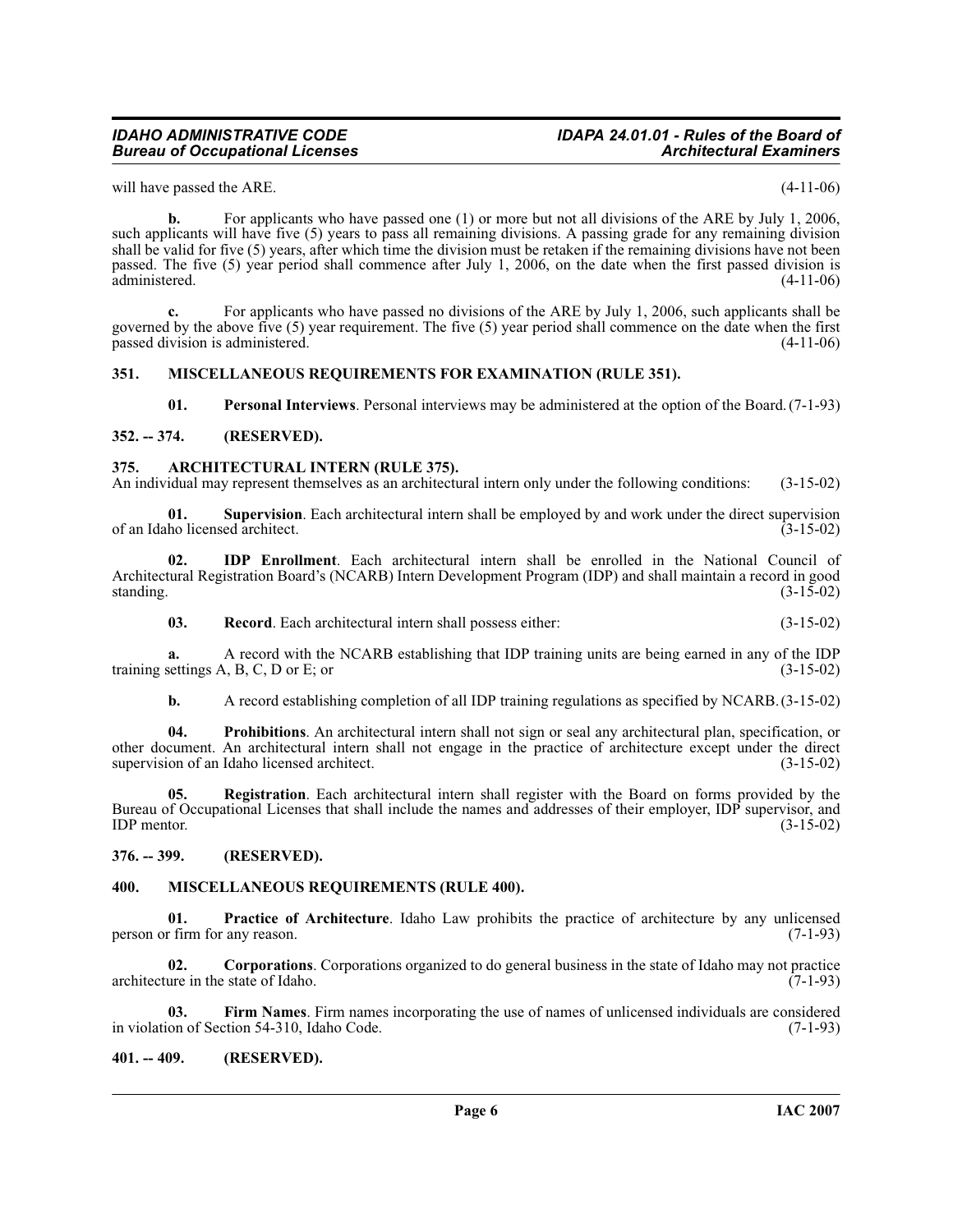#### <span id="page-6-0"></span>**410. USE OF AN ARCHITECT'S SEAL (RULE 410).**

An architect's seal shall be placed on all technical submissions prepared personally by the architect or prepared by his staff under the architect's direction and personal supervision. An architect shall only seal those documents prepared by another licensed professional where the architect has both control over and detailed professional knowledge of the work or matters contained in said document. Nothing in this rule shall limit an architect's responsibility to the owner for the work of other licensed professionals to the extent established by contract between the owner and architect.

 $(4 - 5 - 00)$ 

#### <span id="page-6-1"></span>**411. -- 449. (RESERVED).**

#### <span id="page-6-4"></span><span id="page-6-2"></span>**450. CONTINUING EDUCATION (RULE 450).**

In order to protect the public health and safety and promote the public welfare, the Board has adopted the following rules for continuing education. (3-20-04) rules for continuing education.

<span id="page-6-5"></span>**01. Continuing Education Requirement**. Each Idaho licensed architect must successfully complete a minimum of eight (8) hours of continuing education in architectural health, safety and welfare annually for license<br>(3-20-04)  $r = (3-20-04)$ 

**a.** Beginning January 1, 2005, each licensee shall submit to the Board a license renewal application form, together with the required fees, certifying by signed affidavit that compliance with the annual CE requirements have been met during the previous twelve (12) months. The Board may conduct such continuing education audits and require verification of attendance as deemed necessary to ensure compliance with the CE requirements. (4-6-05 require verification of attendance as deemed necessary to ensure compliance with the CE requirements.

**b.** A licensee shall be considered to have satisfied their CE requirements for the first renewal of their initial license. Licensees who have failed to meet the annual continuing education requirement may petition the Board for additional time to complete their continuing education requirements. (3-20-04) Board for additional time to complete their continuing education requirements.

**c.** After January 1, 2005 and prior to reinstatement of a license lapsed, canceled or otherwise nonrenewed for less than five (5) years, the applicant shall provide proof of attendance consisting of eight (8) hours of continuing education for each year the license was lapsed. A license lapsed, canceled or otherwise not renewed for more than five (5) years may be reinstated in accordance with Section 67-2614, Idaho Code. (4-6-05) more than five  $(5)$  years may be reinstated in accordance with Section  $67-2614$ , Idaho Code.

**d.** A licensee may carryover a maximum of eight (8) hours of continuing education to meet the next intinuing education requirement. (3-20-04) year's continuing education requirement.

**e.** One (1) continuing education hour shall be equal to one (1) learning unit, as determined by the hoard. (3-20-04) n Institute of Architects, or one (1) clock hour of education, as determined by the Board. (3-20-04) American Institute of Architects, or one (1) clock hour of education, as determined by the Board.

<span id="page-6-3"></span>**02. Architectural Health, Safety and Welfare Requirement**. To qualify for continuing education, a course must involve architectural health, safety and welfare, which generally relates to the structural integrity or unimpairedness of a building or building sites and includes the following subject areas: (3-20-04) unimpairedness of a building or building sites and includes the following subject areas: (3-20-04)

**a.** Architectural planning and pre-design, accessibility, acoustics, building design, code of ethics, codes, acts, laws and rules governing the practice of architecture, construction administration, construction laws, construction functions, materials, methods and systems, environmental issues, energy efficiency, asbestos, lead based paint, toxic emissions, environmental analysis and environmental issues of building materials and systems, fire, building fire codes, flames spread, smoke contribution, explosives, fire safety systems, fire detection alarm standards, insurance issues, interior design, material use, functions and features, materials systems, roofing, waterproofing, wall systems, mechanical, plumbing and electrical system concepts, materials and methods, security of buildings, natural hazards related to building design, earthquakes, high wind and floods, preservation, renovation, restoration and adaptive reuse and sustainable design, site and soil analysis, site design, specification writing, structural issues, survey methods and techniques, and such other subjects as determined by the Board. (3-20-04) survey methods and techniques, and such other subjects as determined by the Board.

**03. Approved Credit**. Continuing education courses must be in the subject of architectural health, d welfare and be presented by: (3-20-04) safety and welfare and be presented by: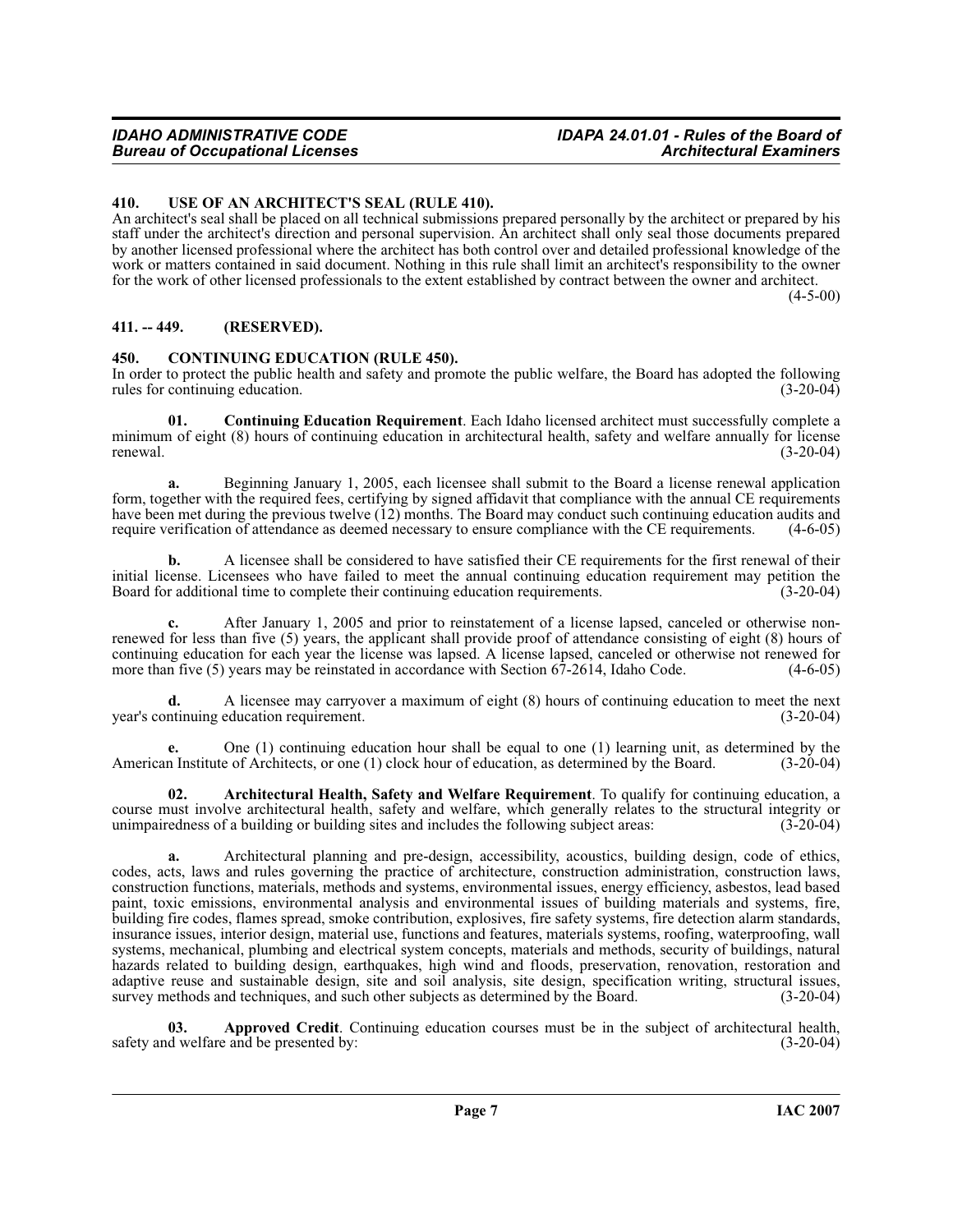**a.** Providers approved by the National Architectural Accreditation Board (NAAB) schools of ure: or (3-20-04) architecture; or

**b.** Providers approved by the National Council of Architect Registration Board (NCARB); or

 $(3-20-04)$ 

**c.** Providers approved by the American Institute of Architects (AIA); or (3-20-04)

**d.** Providers as otherwise approved by the Board. All requests for approval or pre-approval of continuing education credits must be made to the Board in writing and must be accompanied by a statement that includes the name of the instructor or instructors, his or her qualifications, the date, time and location of the course, the specific agenda for the course, the number of continuing education hours requested, and a statement of how the course is believed to be in the nature of architectural health. safety and welfare. (3-20-04) course is believed to be in the nature of architectural health, safety and welfare.

<span id="page-7-6"></span>**04. Verification of Attendance**. It shall be necessary for each licensee to maintain verification of attendance by securing authorized signatures or other documentation from the course instructors or sponsoring institution substantiating any and all hours attended by the licensee. This verification shall be maintained by the licensee for a period of three (3) years and provided to the Board upon request of the Board or its agent. licensee for a period of three (3) years and provided to the Board upon request of the Board or its agent.

<span id="page-7-5"></span>**05. Failure to Fulfill the Continuing Education Requirements**. The license will not be renewed for those licensees who fail to certify or otherwise provide acceptable documentation of meeting the CE requirements. Licensees who make a false attestation regarding compliance with the CE requirements shall be subject to disciplinary action by the Board. (3-20-04) disciplinary action by the Board.

**06.** Exemptions. A licensed architect shall be deemed to have complied with the CE requirements if the licensee attests in the required affidavit that for not less than ten (10) months of the preceding one (1) year period of licensure, the architect has met one (1) of the following criteria:  $(3-20-04)$ of licensure, the architect has met one  $(1)$  of the following criteria:

**a.** Has served honorably on active duty in the military service (exceeding ninety (90) consecutive (3-20-04) days). (3-20-04)

**b.** Is a resident of another jurisdiction recognized by the Board having a continuing professional education requirement for registration as an architect and has complied with all requirements of that state or district for practice therein.

**c.** Is a government employee working as an architect and assigned to duty outside the United States. (3-20-04)

**d.** Special Exemption. The Board shall have authority to make exceptions for reasons of individual hardship, including health (certified by a medical doctor) or other good cause. The architect must provide any information requested by the Board to assist in substantiating hardship cases. This exemption is granted at the sole discretion of the Board. (3-20-04)

#### <span id="page-7-0"></span>**451. -- 499. (RESERVED).**

#### <span id="page-7-3"></span><span id="page-7-1"></span>**500. AFFILIATION (RULE 500).**

<span id="page-7-4"></span>**01. Board Is an Active Member of the Western Conference of the Architectural Registration Boards**. This Board by approved resolution and payment of the proper fees by the proper authority is an active member of the Western Conference of the Architectural Registration Boards. The Board shall designate one or more delegates from the Board to attend the annual meeting of the Western Conference and approve payment of the expenses of the delegate or delegates by the state of Idaho in accordance with the law. (7-1-93)

<span id="page-7-2"></span>**02. Administration of Construction Contracts**. Under Section 54-309, paragraph 1-c, "Practice of Architecture," Section 54-305, paragraph 1-f, Grounds for Discipline, the words "Administration of Construction Contracts," in accordance with current knowledge and usage in the profession means "Administration of the Contract" as defined in the relevant Contract for Construction or Owner-Architect Agreement as published by the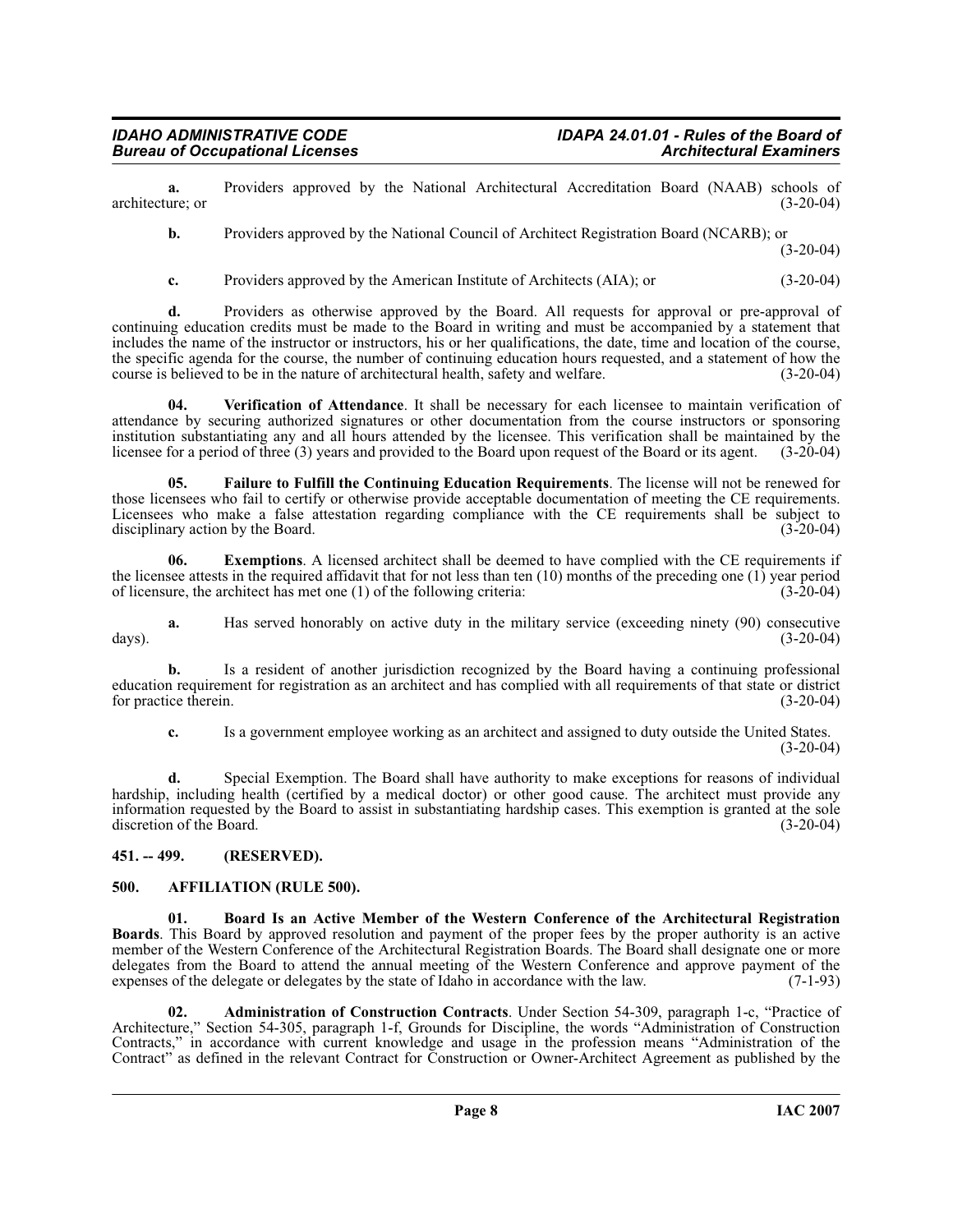American Institute of Architects. (4-5-00)

#### <span id="page-8-0"></span>**501. -- 549. (RESERVED).**

#### <span id="page-8-15"></span><span id="page-8-1"></span>**550. INTERPRETATIONS (RULE 550).**

The following interpretation of Laws relating to Architecture in Idaho Code are hereby made by the Board. (7-1-93)

<span id="page-8-18"></span>**01. Reference to Building**. Under Section 54-309, reference to any building wherein the safeguarding of life, health, and property is concerned means any building which public or private sector of population may use or any building into which the public or private sector of the population is invited either as spectators, visitor, student, guest, or employee, or any building where the private or public sector of the population conducts business. (7-1-93)

<span id="page-8-11"></span>**02. Administration of Construction Contracts**. Under Section 54-309, paragraph 1-c, "Practice of Architecture," Section 54-305, paragraph 1-f, Grounds for Discipline, the words "Administration of Construction Contracts," in accordance with current knowledge and usage in the profession means "Administration of the Contract<sup>\*</sup> as defined in the relevant Contract for Construction or Owner-Architect Agreement as published by the American Institute of Architects. (4-5-00) American Institute of Architects.

<span id="page-8-17"></span>**03. Professional Standards**. Under Section 54-305, an architect shall be completely objective and truthful in all professional reports, statements, or testimony and shall include therein all relevant and pertinent information known to him.

<span id="page-8-14"></span>**04. Direct Supervision**. Direct supervision is that degree of supervision by a licensed architect overseeing the work of another whereby the architect has both control over, and detailed professional knowledge of, the work prepared under his or her supervision. The primary contract or agreement for the project must be between the architect of record and the entity for which architectural services are provided, not between the person being<br>supervised and the entity for which the services are provided. (7-1-98) supervised and the entity for which the services are provided.

#### <span id="page-8-2"></span>**551. -- 599. (RESERVED).**

#### <span id="page-8-16"></span><span id="page-8-3"></span>**600. LEGAL ADVICE (RULE 600).**

All legal advice shall be furnished the Board by the Office of the Attorney General of the State of Idaho or such legal advice may be furnished by private legal counsel with the approval of the Board. (7-1-93) advice may be furnished by private legal counsel with the approval of the Board.

#### <span id="page-8-4"></span>**601. -- 699. (RESERVED).**

#### <span id="page-8-5"></span>**700. RULES OF PROCEDURE UNDER THE ADMINISTRATIVE PROCEDURE ACT (RULE 700).** All procedures available under the Board of Architects shall be those adopted by the Bureau of Occupational Licenses. (7-1-93) Licenses.  $(7-1-93)$

<span id="page-8-6"></span>**701. -- 749. (RESERVED).**

#### <span id="page-8-12"></span><span id="page-8-7"></span>**750. CODE OF ETHICS (RULE 750).**

<span id="page-8-19"></span>**01. Rules of Conduct**. The NCARB Rules of Conduct are hereby adopted as the Code of Ethics for all ensed architects. (3-15-02) Idaho licensed architects.

<span id="page-8-20"></span>**02. Violation of the Code of Ethics**. The Board will take action against a licensee under Section 54- 305 (h), Idaho Code, who is found in violation of the Code of Ethics. (7-1-93)

#### <span id="page-8-13"></span><span id="page-8-8"></span>**751. COSTS AND FEES IN DISCIPLINARY PROCEEDING (RULE 751).**

The Board may order a licensed architect to pay the costs and fees incurred by the Board in the investigation or prosecution of the licensee for violation of Section 54-305(1)(a)(i), Idaho Code.  $(3-18-99)$ prosecution of the licensee for violation of Section  $54-305(1)(a)(i)$ , Idaho Code.

#### <span id="page-8-9"></span>**752. -- 799. (RESERVED).**

#### <span id="page-8-10"></span>**800. RULEMAKING HISTORY PRIOR TO JULY 1, 1993 (RULE 800).**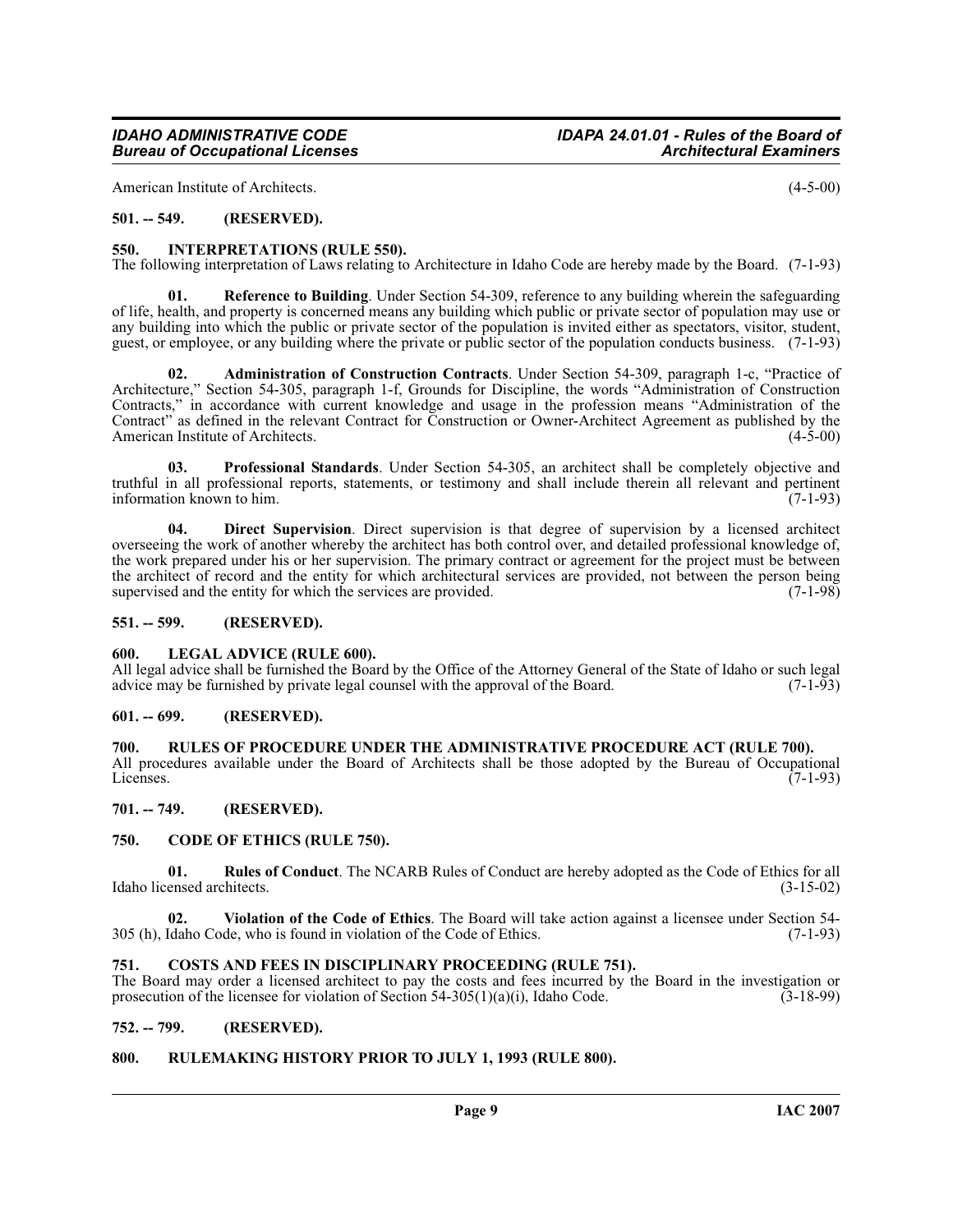ADOPTED DECEMBER 29, 1989 EFFECTIVE JANUARY 18, 1990 ADOPTED BY EMERGENCY NOVEMBER 2, 1990 EFFECTIVE APRIL 4, 1991 ADOPTED BY EMERGENCY MARCH 1, 1991 EFFECTIVE JUNE 4, 1991 SUPERSEDING ALL PREVIOUS RULES (7-1-93)

<span id="page-9-0"></span>**801. -- 999. (RESERVED).**